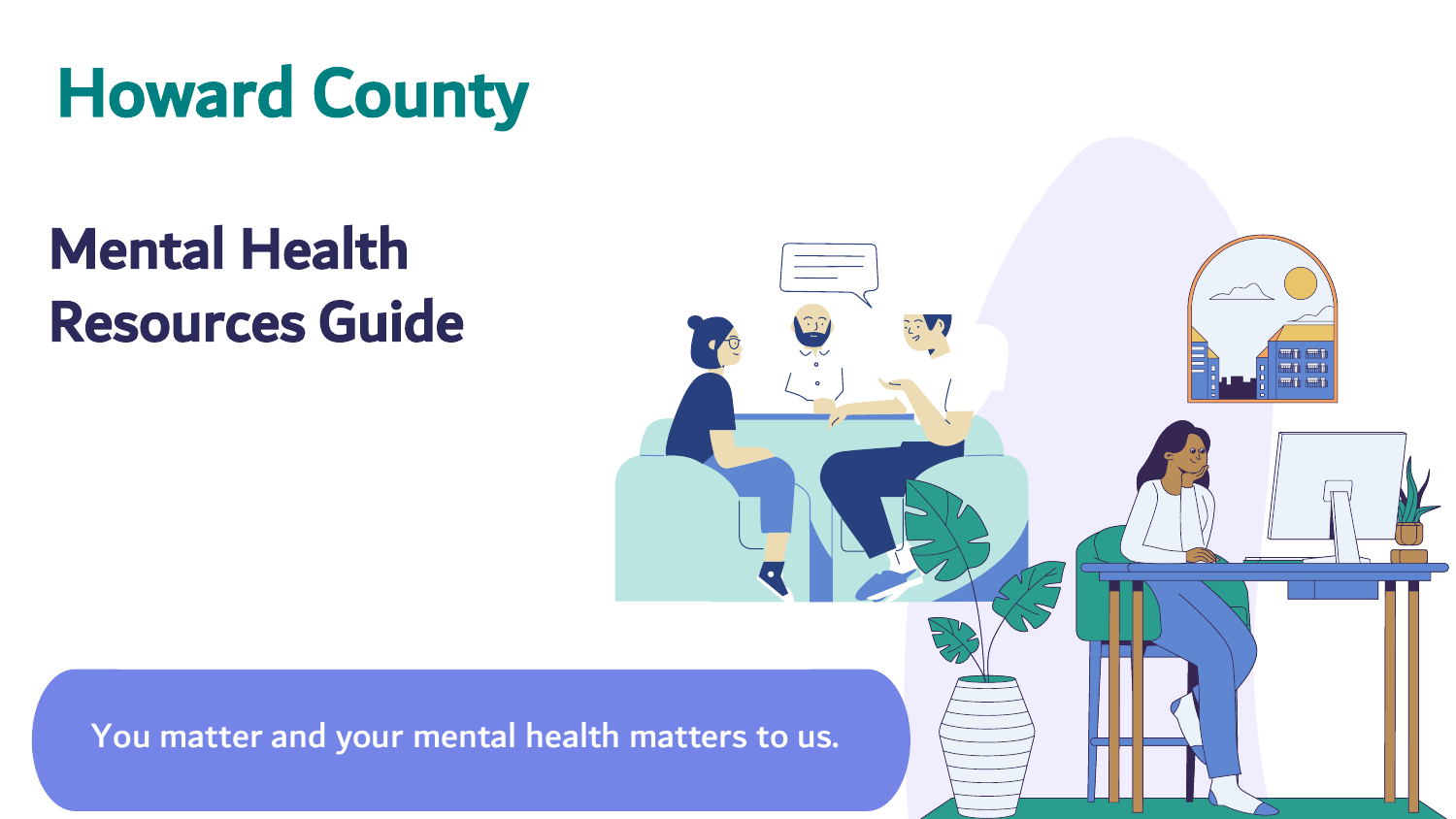Mental health is NORMAL ....

It includes our emotional, psychological, and social well-being. It affects how we think, feel, and act. It also determines how we handle stress, relate to others, and make healthy choices.

Mental health is important at every stage of life, from childhood through adulthood.

> We are here to help you and your family make healthy choices, get assistance for mental health concerns, and find effective co[p](https://www.cdc.gov/mentalhealth/learn/index.htm)in[g](https://www.cdc.gov/mentalhealth/learn/index.htm) tools.

## Mental Health

Americans experience mental health concerns in a given year. Many more are indirectly affected.



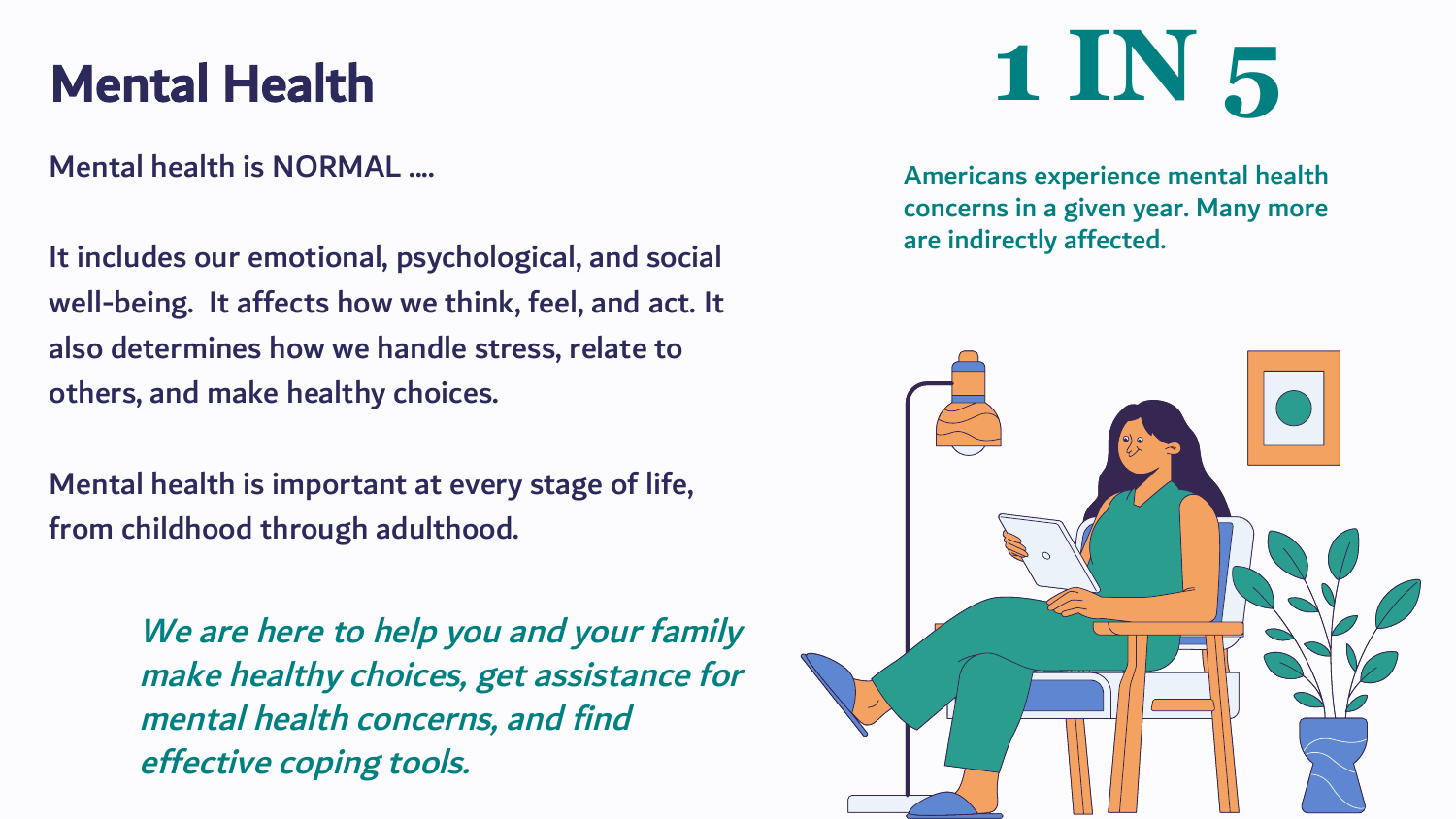







Employee Assistance Program Resources (Health Advocate)

Aetna Healthcare Member Resources

Kaiser Permanente Healthcare Member Resources

Community and Regional Resources



## How do I find mental health resources available to me and my family?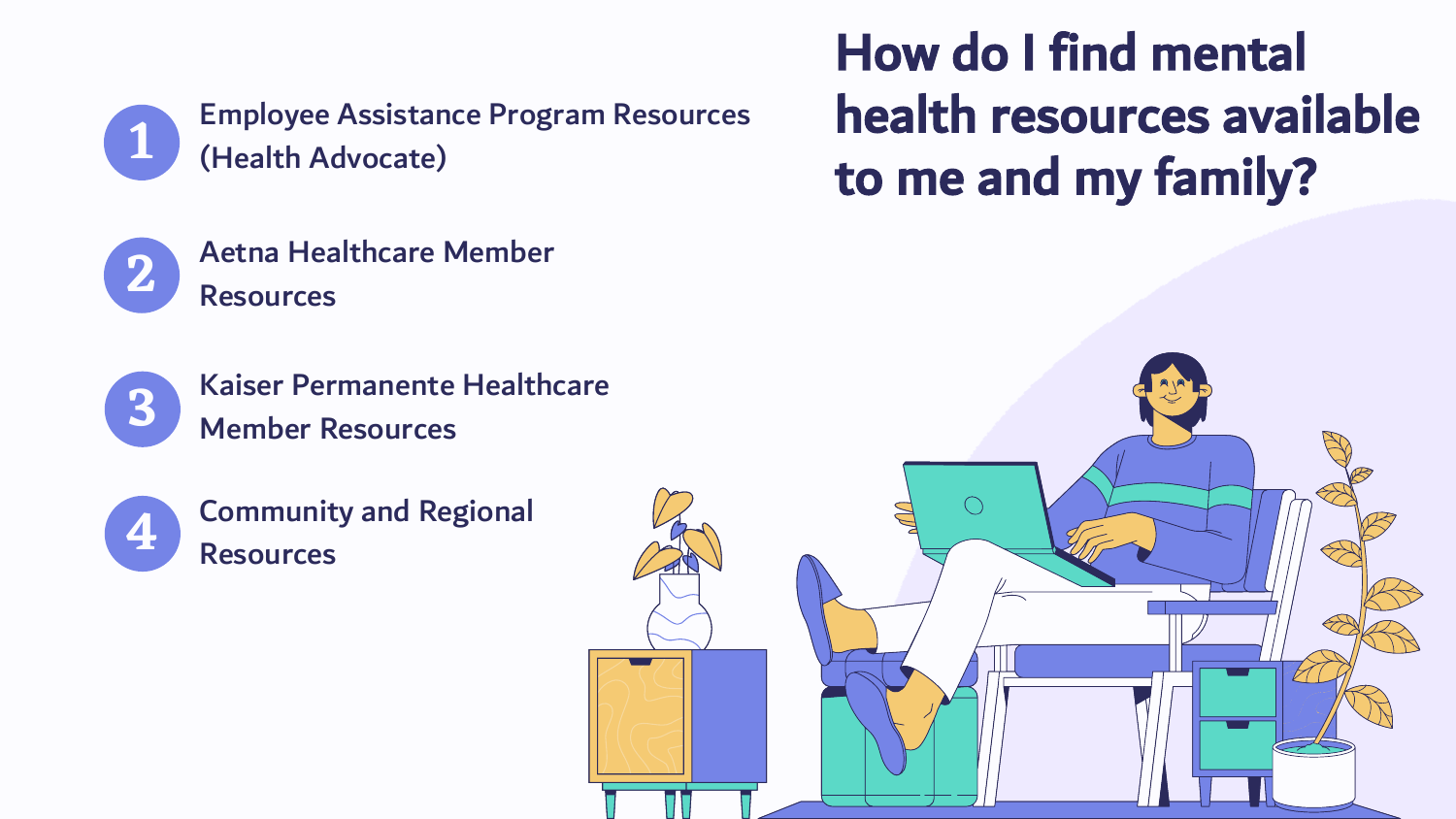### Resources

Call the applicable tool-free number listed below to connect with a trained consultant able to answer your questions and if needed, refer you to a counselor or other resources.

To access additional resources online visit www.guidanceresources.com. Use the Web ID: HowardGovEAP to register.

- General Line: 866-380-0787
- [Public Safety & Fir](https://healthadvocate.personaladvantage.com)st [Responders Dedicated Line: 866-380-0857](https://healthadvocate.personaladvantage.com)
- Is available 24/7 at no cost to employees and their dependents.
- Provides services to assist individuals on a variety of personal and healthy work/life issues:
	- $\checkmark$  Stress, anxiety, depression
	- $\checkmark$  Relationship, family, parenting, and life transition
	- $\checkmark$  Substance abuse
	- $\checkmark$  Anger, grief, loss
	- $\checkmark$  Referrals for additional treatment, as needed
	- $\checkmark$  Supervisory referrals to assist employees

Our Employee Assistance Program (EAP) is administered by Health Advocate. This program offers an array of confidential services including up to eight (8) free counseling sessions with a highly trained, master level clinician. The EAP:

## Employee Assistance Program (EAP)

Health Advocate is available 24/7 at no cost for employees and/or their family members.

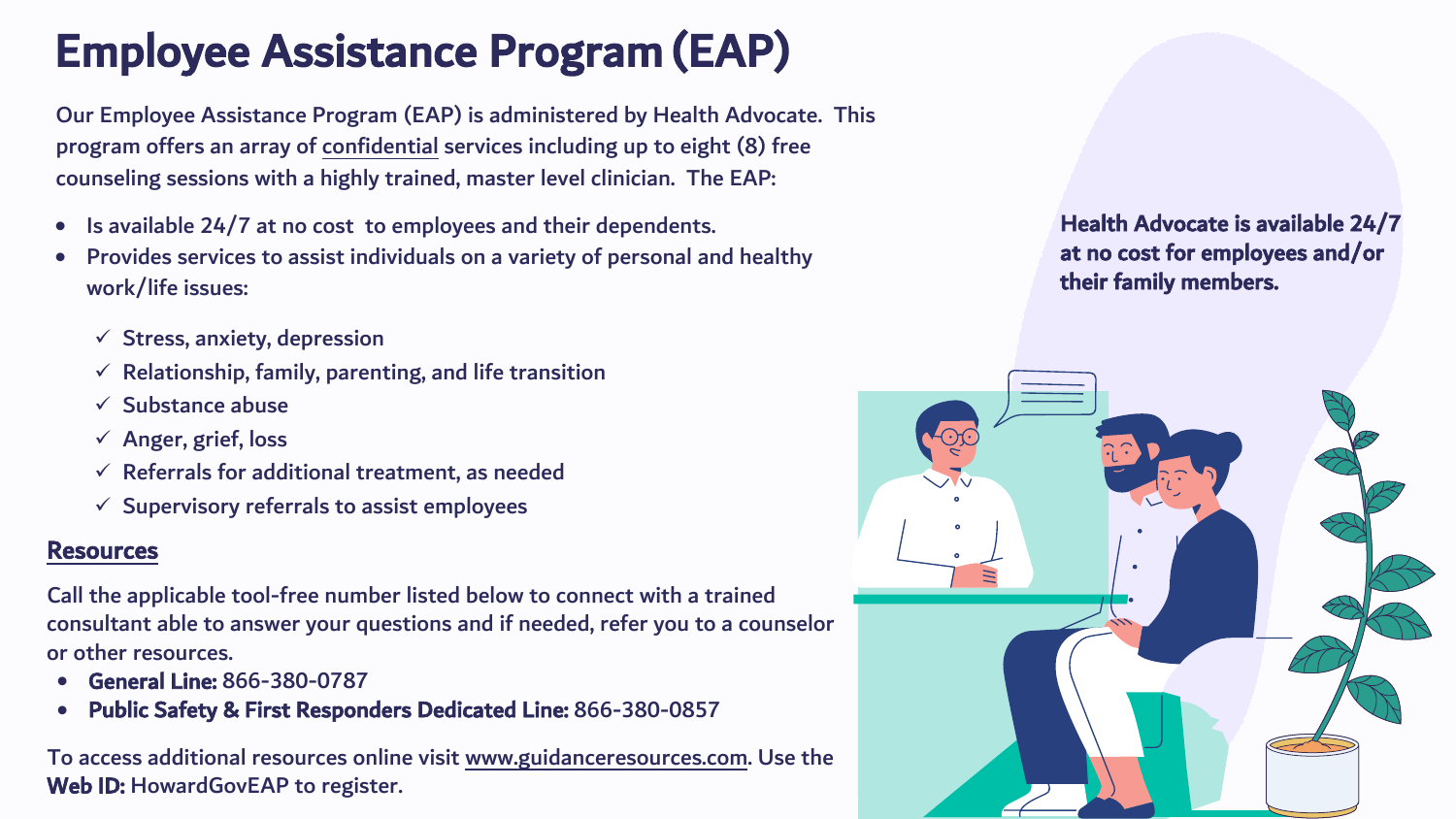### Teledoc Behavioral Health 1-855-TELEDOC

- 
- 

 $\checkmark$  24/7 access to healthcare and medical advice, consult with a psychiatrist or licensed therapist by phone, video or app.  $\checkmark$  Your Aetna health plan gives you access to virtual care by U.S. board-certified providers.

[MindCheck Mobile App](https://www.mindchecktoday.com/) (free resource to get a quick read on your state of mind with helpful tips on enhancing wellbeing).

### Aetna Member Resources

The following mental health resources are available to Aetna health insurance members and covered dependents.

### [Aetna Mental Health Resources Website](https://www.aetna.com/individuals-families/mental-emotional-health.html)

- 
- 
- 

 [Aetna Mobile App \(](https://www.aetna.com/individuals-families/using-your-aetna-benefits/aetna-mobile.html)Use this link to find health providers and check on your benefits)

Have general questions or need help on Aetna benefits, call 1-888-502-3862 or go to Aetna.c[om](https://www.aetna.com) 

 $\checkmark$  Mental Health Awareness Guidebook and Videos  $\checkmark$  Parent + Caregiver Mental Health  $\checkmark$  Suicide Prevention Resources

### Need help now? Call 1-855-TELEDOC Available 24/7

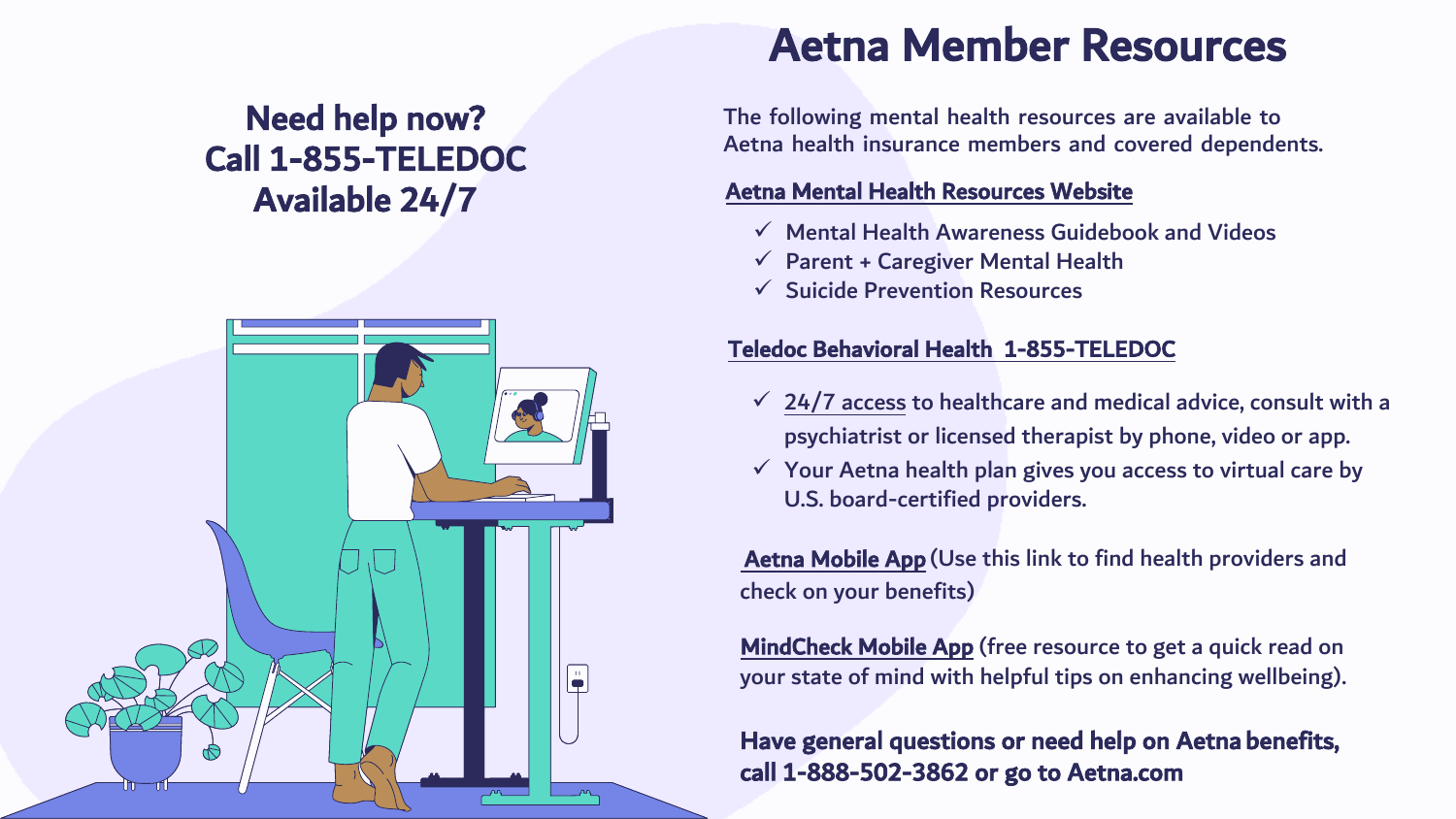### Kaiser Permanente Member Resources

Confidential mental health resources, counseling, and crisis intervention services are available 24/7 to Kaiser members.

The following mental health resources are available to Kaiser health insurance members and their dependents.

### Mental Health Services are available via phone, video, or in-person

Call Member Service Contact Center at 1-800-777-7904 (no referral needed) available 24/7

Call Kaiser Permanente Behavioral Access Unitat 1-866-530-8778 to schedule an appointment (no referral needed)

[Mental Health Mobile Apps \(u](https://healthy.kaiserpermanente.org/maryland-virginia-washington-dc/health-wellness/mental-health/tools-resources/digital)se this link to access mental health apps such as):

myStrength a digital program with proven tools and dedicated support for stress, depression, sleep and more

Calm: an app for sleep, meditation, lower stress, and anxiety

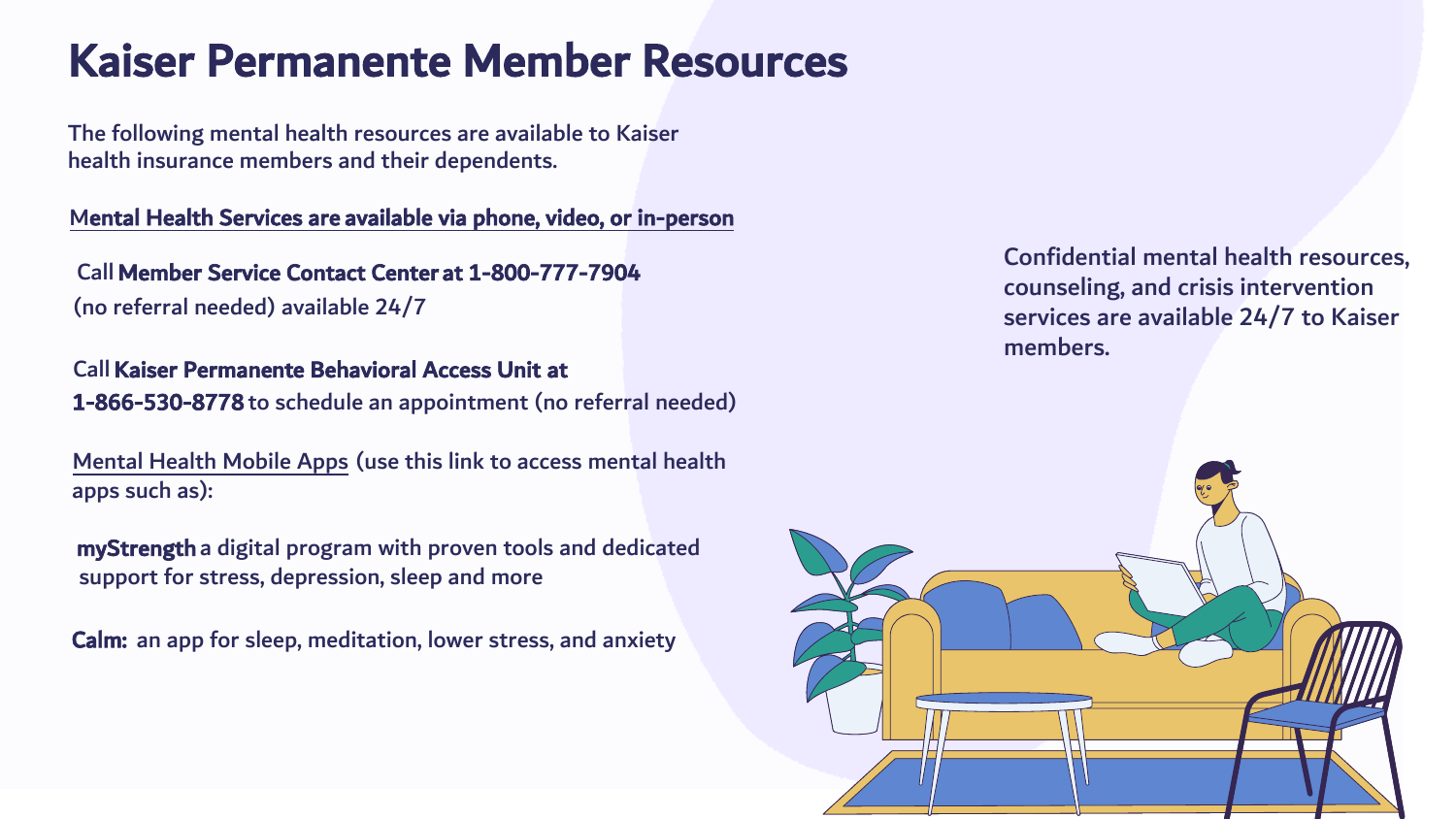### What resources are available to managers to help our employees?



The Employee Assistance Program (EAP) can assist managers in getting help for employees during critical incidents, stressful situations or other needs.

 $\checkmark$  When employees need private, confidential counseling, share the contact for the Employee Assistance Program 866-380-0787. Public Safety and First Responders, call 1-866-380-085[7. E](https://healthadvocate.personaladvantage.com/portal/content/10128854;subject=10114977)mployees may c[o](https://www.healthadvocate.com/downloads/HealthAdvocate_SupervisoryAwarenessTrainingManual.pdf)ntact the EAP 24/7.

 $\checkmark$  The EAP also [pr](https://healthadvocate.personaladvantage.com/portal/subject/10004397)ovides separa[te](https://vimeo.com/640436004/9239fdf5ba) assistance to address concerns that may occur at the workplace. These supervisory referrals can be made by coordinating through the County's Office of Human Resources at 410-313-3455 or

- 
- 410-313-2033.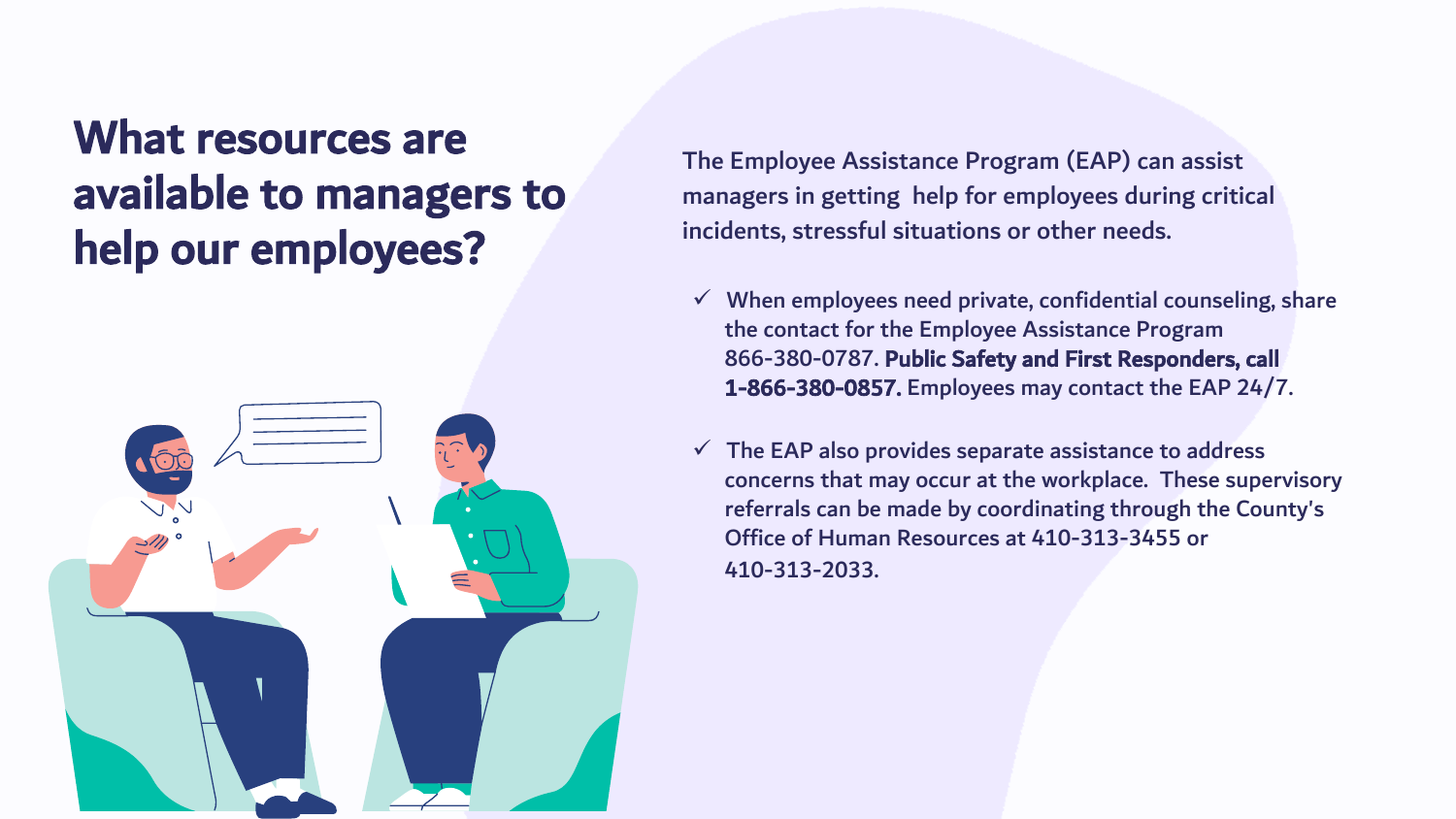Maryland Crisis Hotline, 1-800-422-0009 If you are in immediate crisis, call the Maryland Crisis Hotline.

### Maryland Crisis Connect, Call 211 Press Option 1

211 Maryland is a nonprofit health and human services agency that connects individuals to essential services like food, housing and mental health support.

### Grassroots Crisis Intervention Center, 410-531-6677

- $\checkmark$  24-hour crisis intervention and support hotline
- 
- 

 $\checkmark$  Walk-in counseling is available at 6700 Freetown Rd. Columbia, MD 21044  $\checkmark$  Survivor of suicide loss support group offered twice per month, email ashley@grassrootscrisis.org to register. As counselors for the support group are [subject to change, please also ref](mailto:amanda@grassrootscrisis.org)er to the phone number above.

### HC DrugFree, 443-325-0040

HC DrugFree provides resources and education on prevention, treatment, recovery, and health and wellness to help Howard County residents develop skills to address behavioral health (substance use and mental health concerns).

### [Howard County Bureau of Behavioral Health](https://www.howardcountymd.gov/gethelp), 410-313-6202

Resources for behavioral health equity and optimal wellness that is accessible for all who live, work and visit Howard County.

### Maryland Helpline, 1-800-422-0009

A state-wide 24-hour crisis intervention and supportive counseling hotline for SUICIDE, family and relationship problems, shelter needs, violent or threatening domestic situations, loneliness, depression, chemical dependency issues and others.

## Community and Regional Mental Health Resources

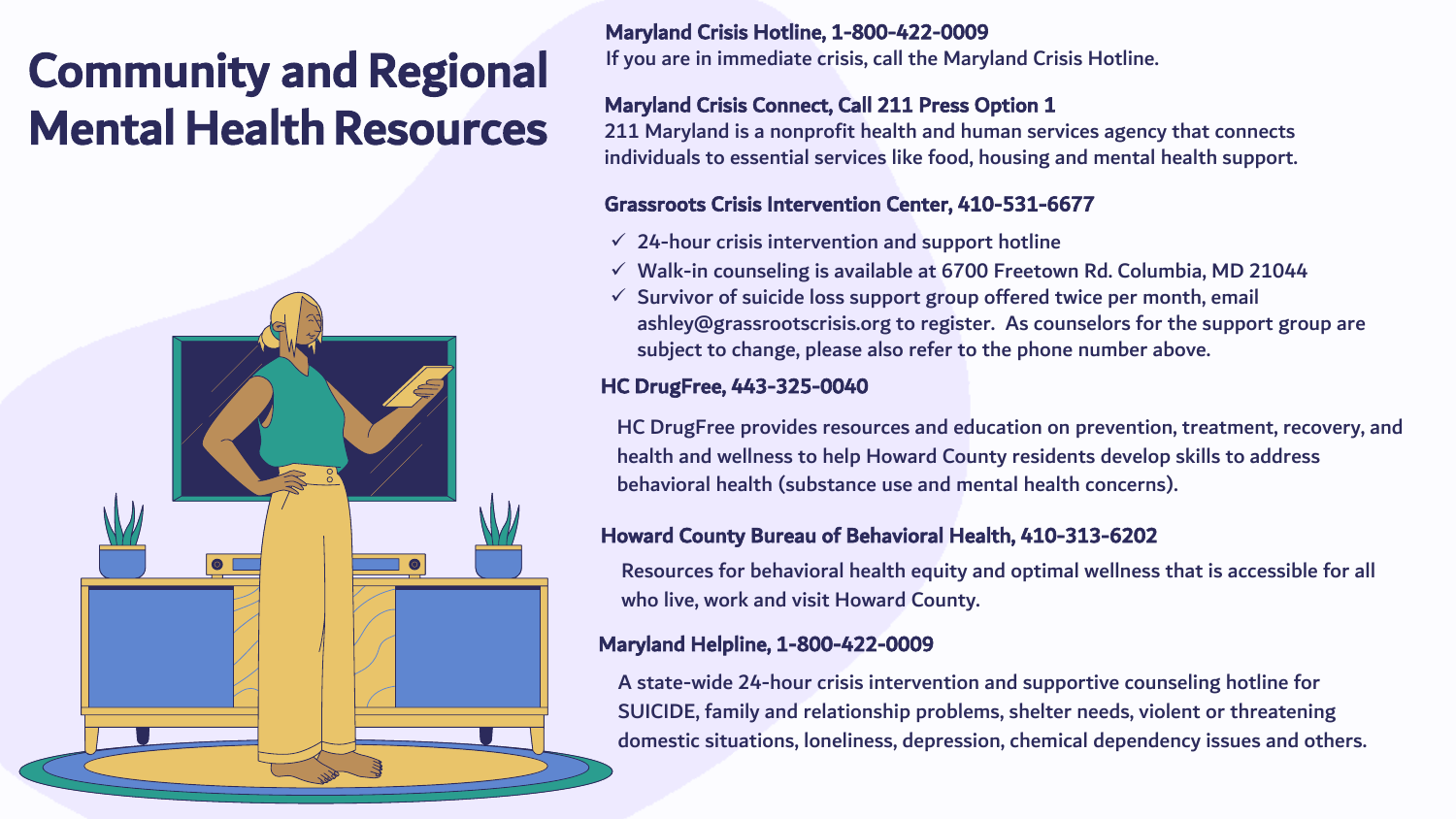N[ational Alliance of Mental Illness \(NAMI\) Ho](https://namihowardcounty.org/resources/)ward County 410-772-9300 https://namihowardcounty.org/resources/

 H[oward County Government](https://www.howardcountymd.gov/health/behavioral-health) https://www.howardcountymd.gov/health/behavioral-health

 [Howard County Health Department](https://howard.md.networkofcare.org/mh/index.aspx) https://howard.md.networkofcare.org/mh/index.aspx

[Maryland Association of Behavioral Health Authorities](https://www.marylandbehavioralhealth.org/howard-county/)  https://www.marylandbehavioralhealth.org/howard-county/

 Howard County Public School System Mental Health Resources <https://www.hcpss.org/supports/mental-health-wellness/>

## Community and Regional Mental Health Resources

 $O^{\circ}$ 

(Continued)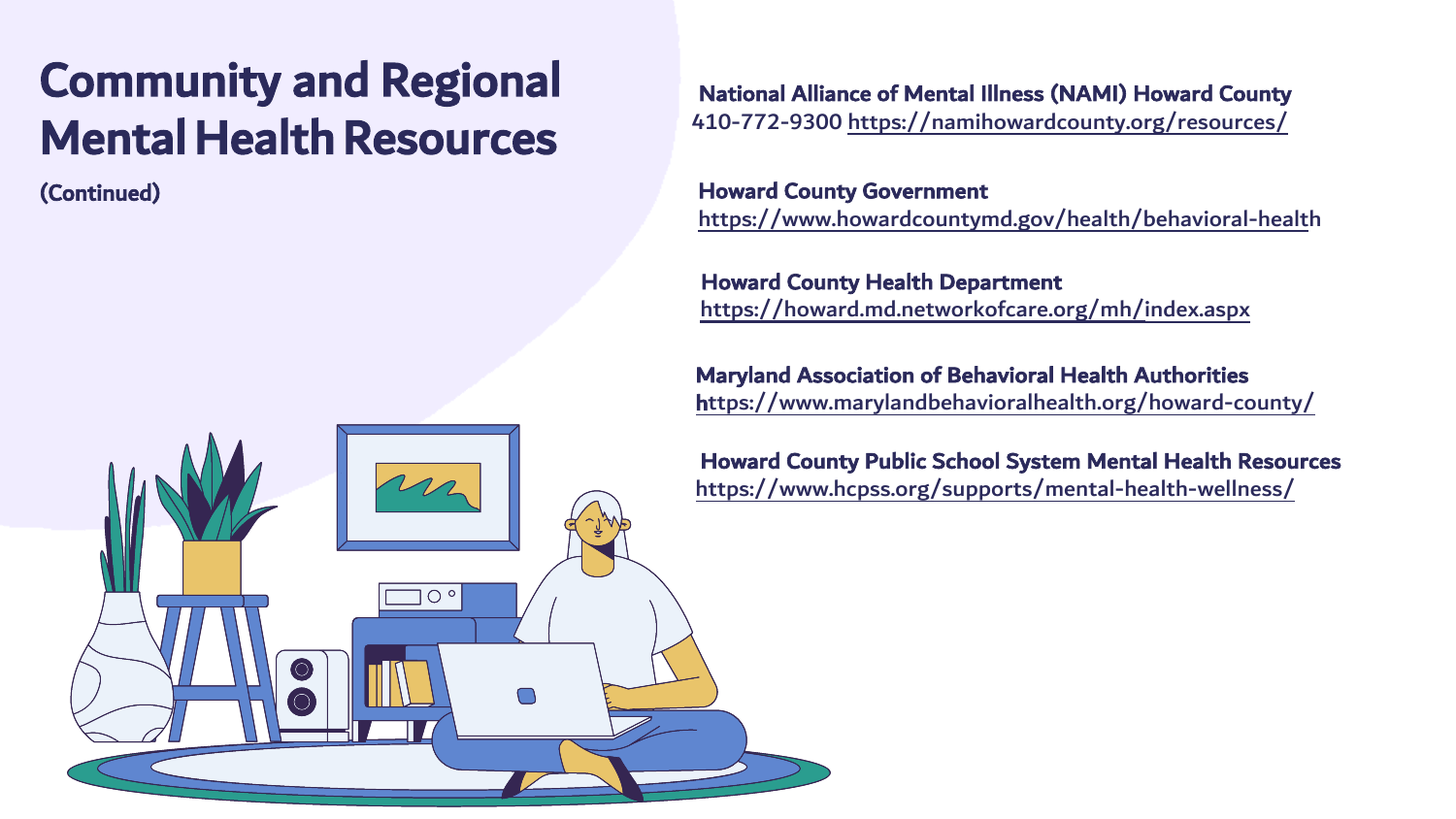### Regional Mental Health Resources



## National Suicide Prevention Lifeline, 1-800-273-8255

The Lifeline provides 24/7, free and confidential support for people in distress as well as prevention and crisis resources.

Crisis Text Line, Text HOME to 741741 Crisis Text Line provides free, 24/7 support via text message for concerns such as anxiety, depression, suicide, etc.

[Trevor Lifeline \(LGBTQ + Yout](https://www.thetrevorproject.org/)h) 1-866-488-7386 or text START to 678678 The Trevor Project provides 24/7 crisis support services to LGBTQ young people. Text, chat, or call anytime to reach a trained counselor.

[SAMHSA's National Helpline, 1-800-662-HELP \(4](https://www.samhsa.gov/find-help/national-helpline)357) SAMHSA's National Helpline is a free, confidential, 24/7, 365-day-a-year treatment referral and information service (in English and Spanish) for individuals and families facing mental and/or substance use disorders.

[Trans Lifelin](https://translifeline.org/)e, 1-877-565-8860 Trans peer support.

## [SAGE LGBT Elder Hotlin](https://www.sageusa.org/what-we-do/sage-national-lgbt-elder-hotline/)g-877-360-5428

Hotline responders are certified in crisis response, offer support without judgment, answer questions factually and confidentially, and provide information about community support resources such as healthcare, transportation, counseling, legal services, and emotional support programs.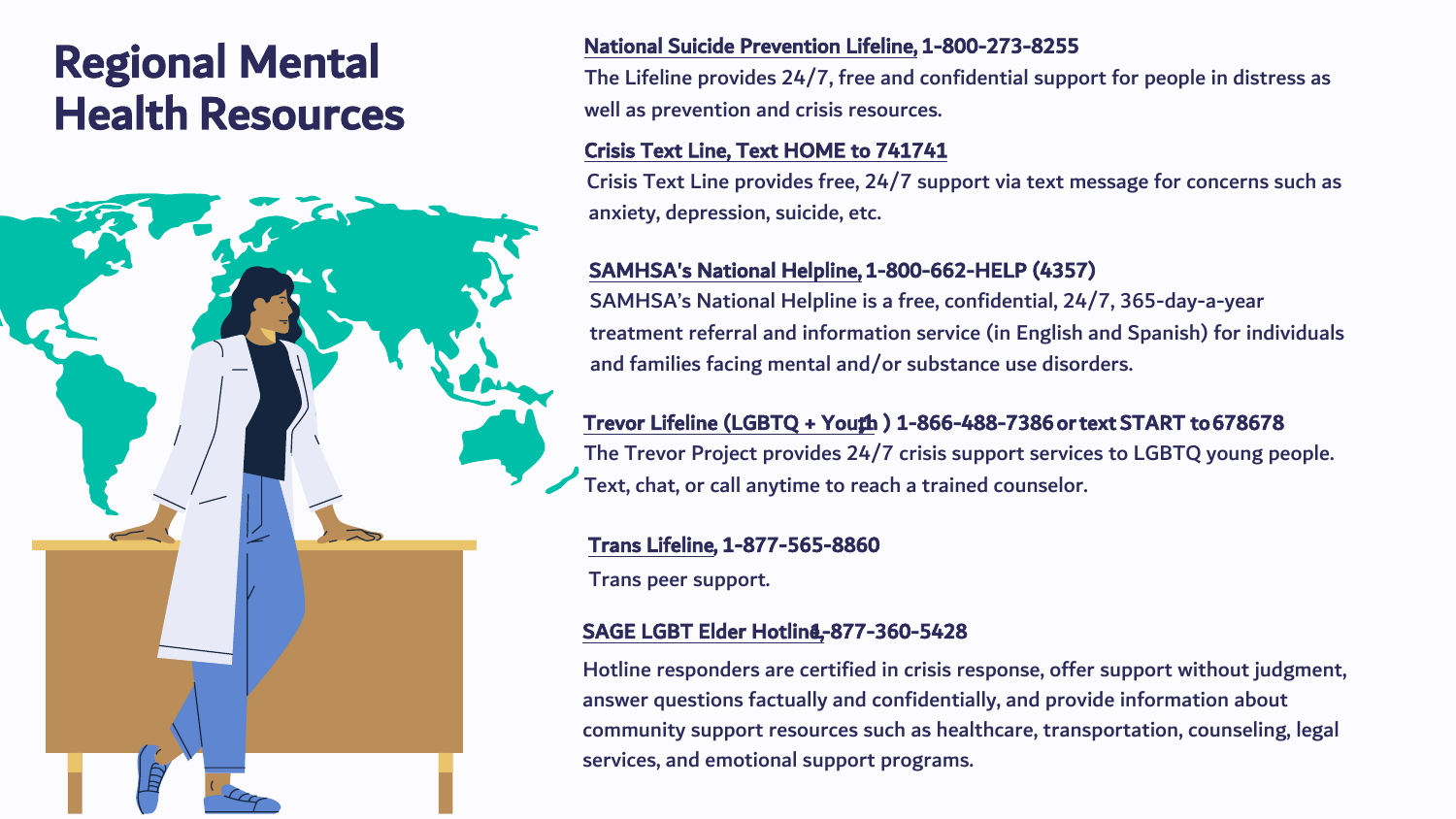Regular self-care encourages you to maintain overall wellness. This includes anything you do to keep yourself healthy – physically, mentally, financially, spiritually. Try a few of these ideas to get you started!



- $\checkmark$  Take a midday walk
- $\checkmark$  Call a loved one or friend
- $\checkmark$  Turn the lights off and close your eyes
- $\checkmark$  Turn on your favorite song and dance like no one is watching!
- $\checkmark$  Read a few pages of your favorite book
- $\checkmark$  Go outside, smell the air, listen to nature
- $\checkmark$  Journal 5 things for which you are grateful
- $\checkmark$  Tell someone you appreciate them
- $\checkmark$  Look up healthy meal ideas
- $\checkmark$  Schedule a massage or acupuncture session

## Mental Health Self-care Tips